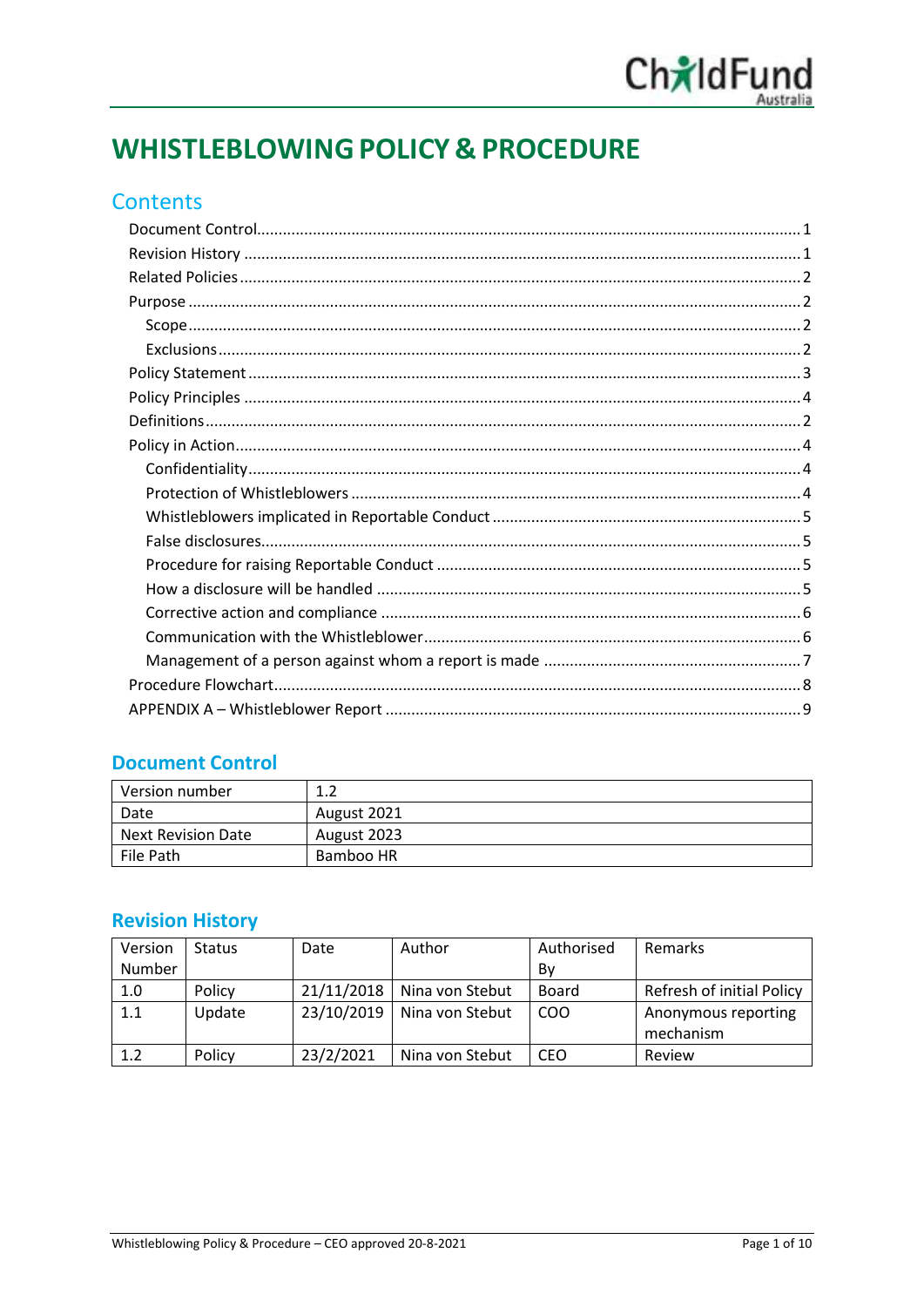# **Related Policies**

- Organisational Code of Conduct
- **Employee Grievance Policy & Procedure**
- Complaints Policy & Procedure
- Child Safeguarding Policy and Procedure
- **Organisational Inclusion Policy**



## <span id="page-1-0"></span>**Purpose**

At all times ChildFund Australia (ChildFund) seeks to conduct its activities professionally, honestly and with integrity. However, all organisations face the risk of unprofessional conduct, criminal behaviour or mismanagement. At ChildFund it is our responsibility to take appropriate measures to identify such situations and to follow a defined procedure to investigate any such wrongdoings whilst protecting any Person raising concerns about potential misconduct.

ChildFund is committed to fostering a culture where People feel comfortable to raise concerns about unethical and unacceptable conduct and can do so in a safe environment.

## <span id="page-1-1"></span>**Scope**

This Policy and Procedure is intended to provide a means through which any individual or organisation is able to raise alleged or suspected Reportable Conduct, if they feel existing or local channels may have failed or may be inappropriate.

## <span id="page-1-2"></span>**Exclusions**

This Policy and Procedure does not apply to any employment related grievance which is likely to be more appropriately covered through the Employee Grievance Policy & Procedure. The diagram at the front of the policy provides additional information as to which policies may be more appropriate in the instance of an employee grievance or complaint.

## <span id="page-1-3"></span>**Definitions**

**People/Person** refers to all employees, interns, volunteers, directors, contractors, consultants, Partners, suppliers and service providers.

**Whistleblowing** is defined as a deliberate disclosure of individual or organisational Reportable Conduct by a person who has access to data, events or information about an actual, suspected or anticipated wrongdoing within the organisation.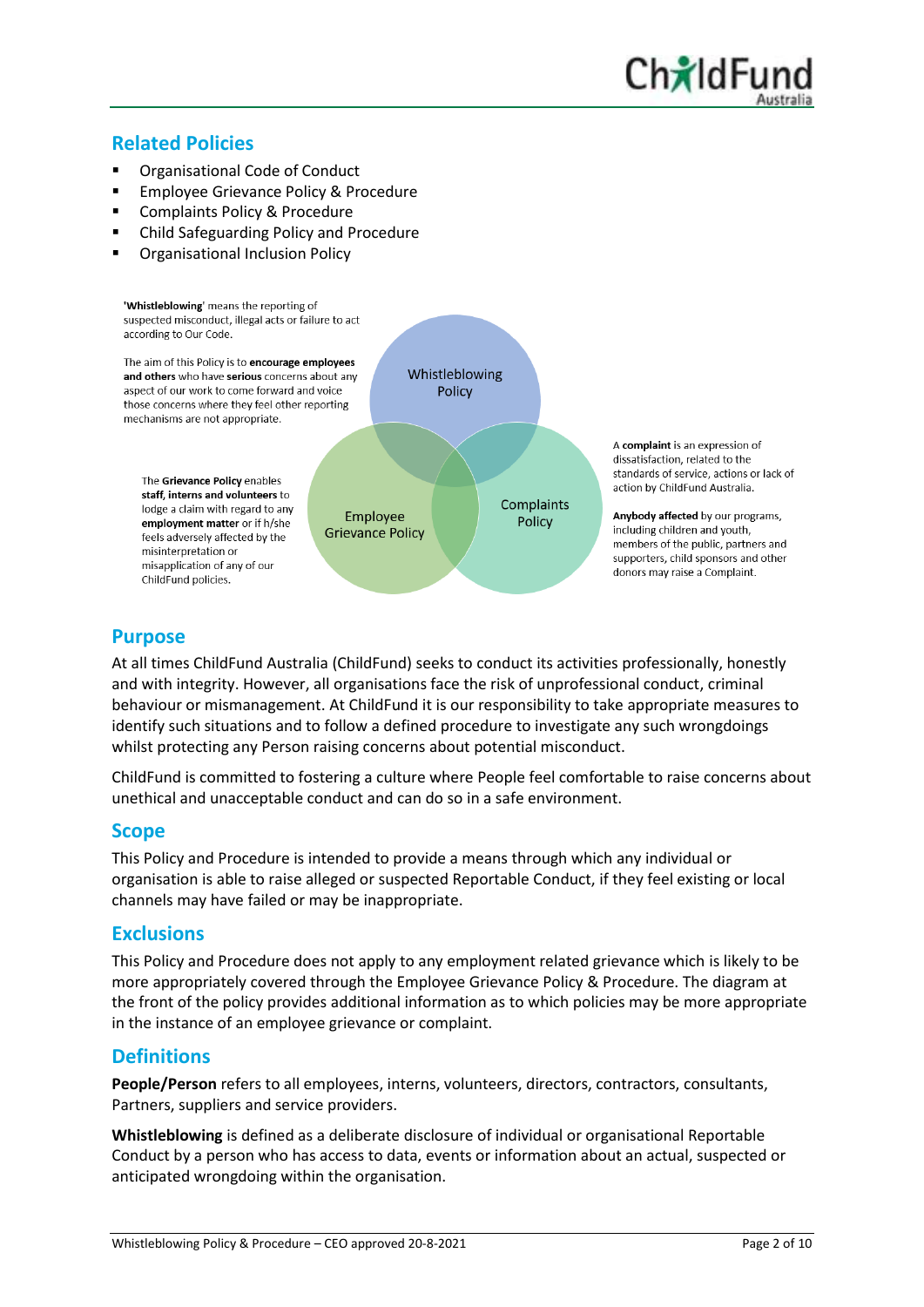**Whistleblower** refers to any Person who raises a Reportable Conduct matter under this Policy and who wishes to avail themselves of the protections offered by this Policy.

**Partners** refers to organisations that ChildFund works with in the delivery of project or country services.

**Whistleblower Protection Officer (WPO)** will be appointed to oversee adherence and application of this Policy and Procedure and to be the referral point for all investigations and subsequent board reporting. This person must be of a level of seniority commensurate with the responsibilities of this role. Initially, 2 WPOs will be nominated, one male, one female in order to provide a gender option for Whistleblowers.

**Whistleblower Investigation Officer (WIO)** is a person suitably qualified and experienced to undertake an investigation in a factual and evidence-based manner consistent with this Policy and Procedure. This person will be independent of the area or Person to whom the matter relates. The WIO will be appointed by the WPO in consultation with the executive team, except if the executive team is impacted by the matter. In this case the Chair of the ChildFund Audit, Risk and Governance Committee will be involved. The WPO will decide if gender should be considered when appointing a WIO, depending on the matter and parties involved.

**Reportable Conduct** includes, but is not limited to:

- breaches of legal obligations (including negligence, breach of contract administrative law)
- criminal offences
- engaging in acts of physical, sexual, emotional, psychological, or financial abuse, exploitation or neglect of beneficiaries or Staff
- mismanagement or the unauthorised use of organisational funds
- actual or suspected fraud and/or corruption
- actual or suspected acts of money laundering or terrorism financing
- abuse of authority
- disclosures related to miscarriages of justice
- health and safety risks, including risks to the public as well as other staff
- other unethical conduct
- damage to the environment
- a breach of any internal Policy including (but not limited to) the Organisational Code of Conduct, Child Safeguarding Policy, etc.
- an intentional disclosure or misuse of sensitive information, or
- the concealment or failure to report knowledge of the above actions in themselves or others.

## <span id="page-2-0"></span>**Policy Statement**

ChildFund aims to provide People with a supportive environment and clear mechanisms that enable them to raise issues of legitimate concern. ChildFund will respond in a timely and respectful manner in accordance with this Policy and Procedure. ChildFund respects the right of People to raise concerns anonymously or through external authorities.

ChildFund will take steps to protect Whistleblowers from detrimental treatment or dismissal (if applicable) if they report actual or suspected Reportable Conduct in good faith. ChildFund undertakes to act in accordance with relevant legislation on disclosure of such Reportable Conduct in the workplace (both in Australia and internationally).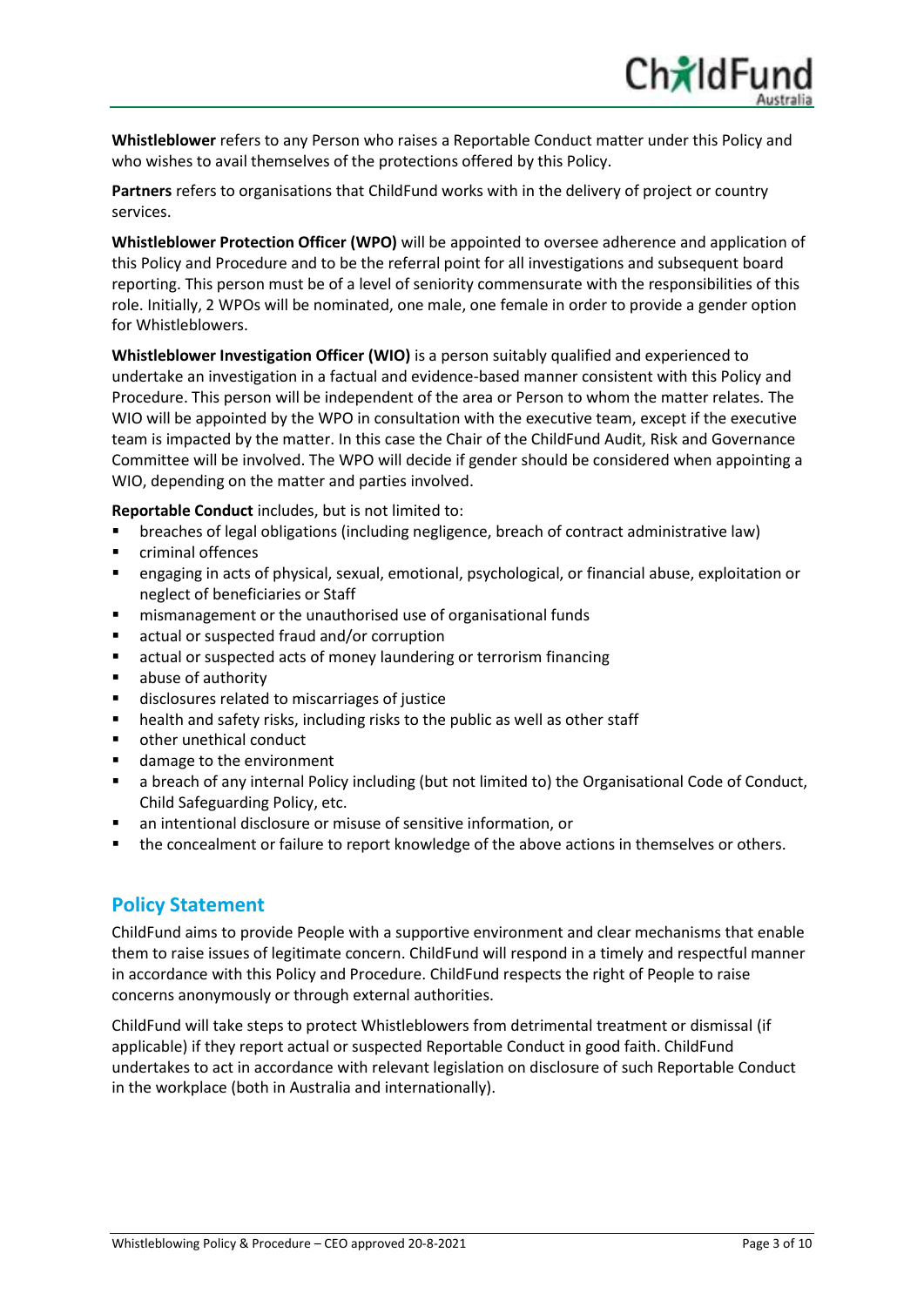# <span id="page-3-0"></span>**Policy Principles**

- All ChildFund People have an **obligation** to raise Reportable Conduct or suspected Reportable Conduct in accordance with this Policy
- All ChildFund People have the right to speak freely and honestly to raise Reportable Conduct in a safe environment without fear of retaliation or reprisal
- ChildFund will respond in a timely, respectful and confidential manner to all disclosures of Reportable Conduct
- ChildFund will provide the necessary support and protection to a Whistleblower when reports of actual or suspected Reportable Conduct are made in good faith
- Regular, at least annual training of the Whistleblowing Policy & Procedure will be undertaken across ChildFund offices.

# <span id="page-3-1"></span>**Policy in Action**

#### <span id="page-3-2"></span>**Confidentiality**

If Reportable Conduct is raised under this policy, ChildFund will endeavour to protect the Whistleblower's identity. In order not to jeopardise the investigation into the alleged wrongful act, the Whistleblower is also expected to keep the fact they have raised a concern, the nature of the concern and the identity of those involved confidential.

ChildFund will not disclose the identity unless:

- the Whistleblower consents to the disclosure:
- the disclosure is required or authorised by law, and/or
- the disclosure is necessary to further the investigation.

Reportable Conduct raised under this Policy will be treated confidentially. However, when a matter is investigated it may be necessary to reveal its substance to people such as other ChildFund personnel, external persons involved in the investigation process and, in appropriate circumstances, law enforcement agencies. Where there is a suspicion of criminal offence, the matter should be reported to the appropriate law enforcement agency even before the investigation is concluded and be guided by such an agency as to the appropriate actions.

At some point it may also be necessary to disclose the fact and the substance of a report to the person who is the subject of Reportable Conduct.

ChildFund will take reasonable precautions to store any records or files relating to a matter of Reportable Conduct securely and to permit access by authorised only.

Unauthorised disclosure of information relating to a matter, the identity of the Whistleblower or information from which the identity of the Whistleblower could be inferred will be taken seriously and may result in disciplinary action, which may include dismissal.

## <span id="page-3-3"></span>**Protection of Whistleblowers**

No employee who raises genuinely held concerns in good faith under this Policy will be dismissed or subjected to any detriment as a result of such action, even if the concerns turn out to be unfounded. Detriment includes, but is not limited to, unwarranted disciplinary action and victimisation in any of the following forms:

- dismissal
- demotion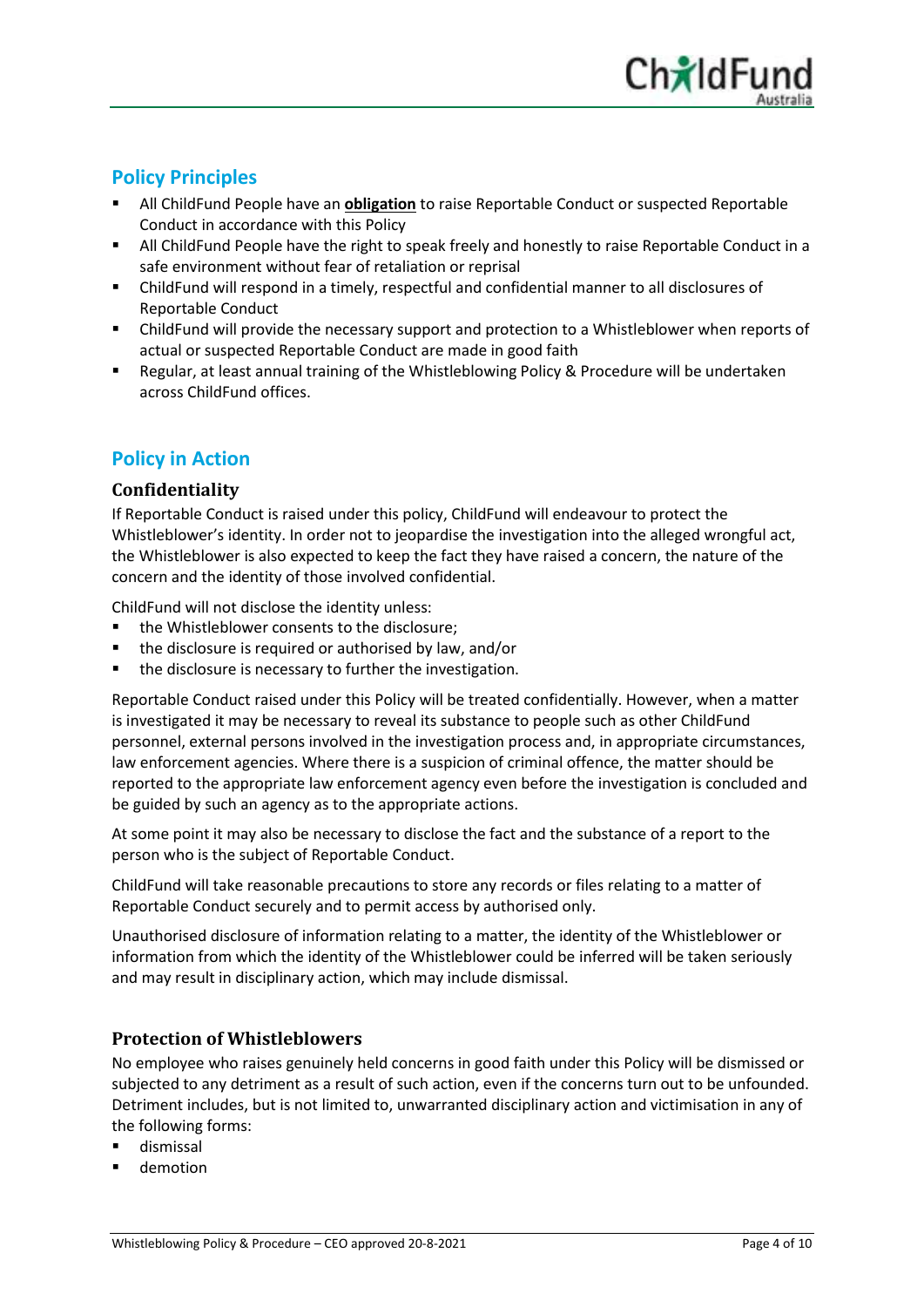

- any form of harassment
- discrimination
- loss of business or service (for non-employees)
- current or future bias
- threats of any of the above

Any such retaliatory action will be treated as serious misconduct and will result in disciplinary action which may include dismissal. If a Whistleblower believes retaliatory action has occurred or has been threatened, the Whistleblower has the right to make a submission to the Whistleblower Protection Officer or the Chair of the ChildFund Audit, Risk and Governance Committee. This Committee Chair is independent of management and will arbitrate the matter.

## <span id="page-4-0"></span>**Whistleblowers implicated in Reportable Conduct**

Even though a Whistleblower may be implicated in Reportable Conduct, they will not be subjected to any actual or threatened retaliatory action or victimisation in reprisal for raising a matter under this Policy. ChildFund will provide the necessary support to any Whistleblower throughout the process.

However, raising Reportable Conduct will not necessarily shield the Whistleblower from the consequences flowing from that person's involvement in the matter. In some circumstances an admission may be a mitigating factor when considering disciplinary or other action.

#### <span id="page-4-1"></span>**False disclosures**

ChildFund will treat all disclosures of Reportable Conduct seriously and protect those who raise concerns in good faith. However, while protection is provided to Whistleblowers under this Policy, deliberate false reports will not be tolerated and anyone found making a deliberate false claim or report will be subjected to disciplinary action, which could include dismissal.

## <span id="page-4-2"></span>**Procedure for raising Reportable Conduct**

If People believe that the actions of any person (or a group of people) working or volunteering for ChildFund do or could constitute Reportable Conduct they should raise the matter via the appropriate channel. The avenues for reporting are:

- Directly to the Whistleblower Protection Officer [\(wpo@childfund.org.au\)](mailto:wpo@childfund.org.au).
- Through our [Anonymous Reporting Mechanism.](https://childfund.whispli.com/anonymous_reporting_mechanism)
- Directly to any appropriate regulator or authority.

People may raise their concerns verbally or in writing and should include full details together with any supporting evidence that may be available. They should state they are using the Whistleblowing Policy and specify whether they wish for their identity to be kept confidential. People choosing to raise their concerns in writing should use the template provided (see Appendix A).

#### <span id="page-4-3"></span>**How a disclosure will be handled**

All disclosures will be taken seriously and the following procedure will be used:

- 1. The Whistleblower must disclose at the outset, any personal interest they may have in the matter. This must include full disclosure of any involvement the Whistleblower has had in the matter.
- 2. A Whistleblower Investigation Officer will be appointed to manage the disclosure. The Whistleblower Investigation Officer may engage the services of an external party to support the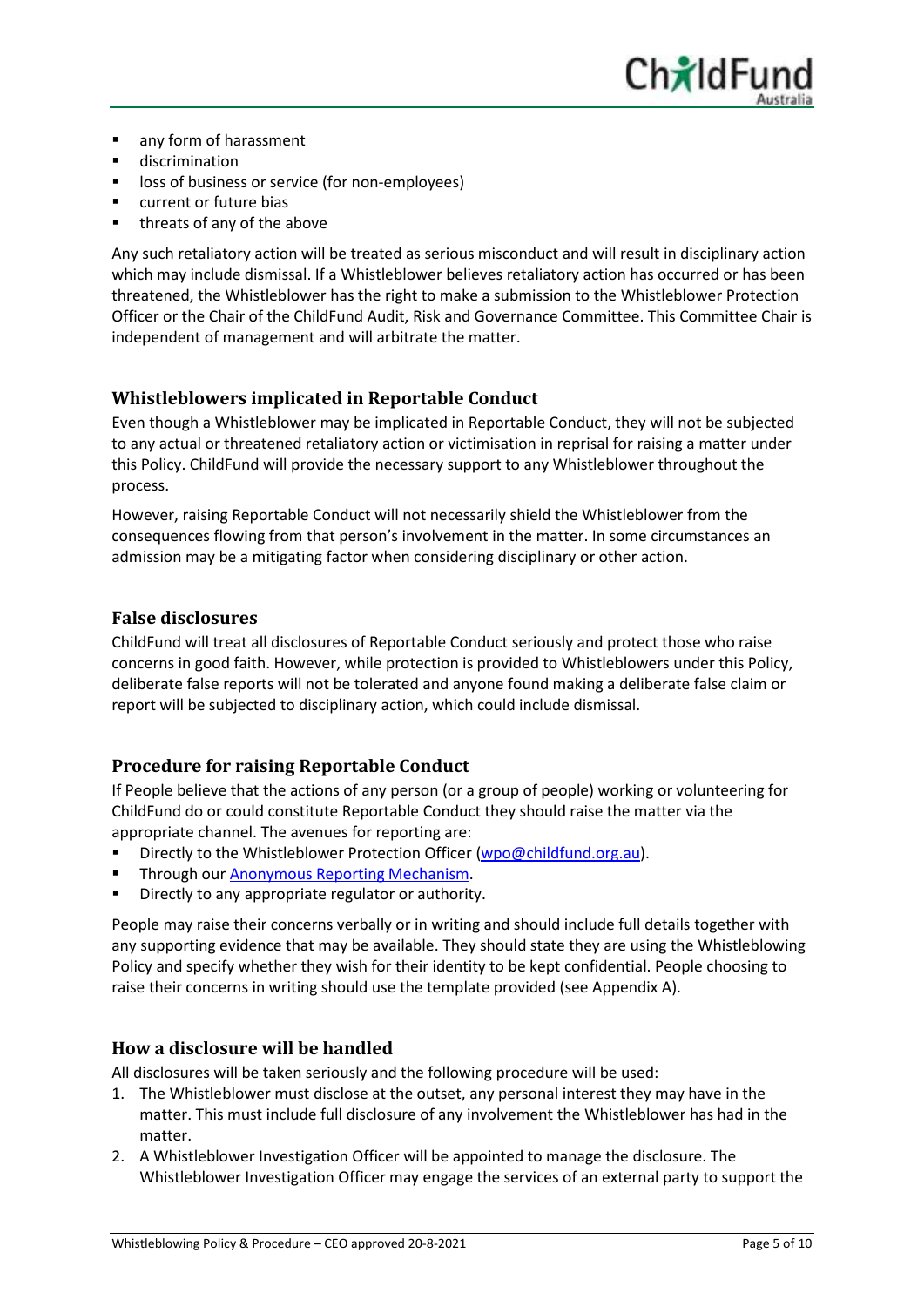investigation where necessary providing such approval has been granted by the Whistleblower Protection Officer. Such appointment would be subject to a confidentiality undertaking by the external party.

ChidF

- 3. The Whistleblowing Protection Officer commits to scrutinise the case upon receipt of the initial allegation and take immediate action in cases where this is deemed warranted (e.g. child exploitation suspicions, serious fraud suspicions). In all other cases ChildFund undertakes to start the investigation within 14 days of the disclosure. The length and scope of the investigation will depend on the subject matter of the disclosure. In most instances, there will be an initial assessment of the disclosure to determine whether there are grounds for a more detailed investigation to take place or whether the disclosure is, for example, based on erroneous information.
- 4. The Whistleblower may be asked to provide more information during the course of the investigation.
- 5. The Whistleblower Investigation Officer investigating the disclosure will prepare an investigation report that will be reviewed by the Whistleblower Protection Officer.
- 6. Appropriate action will be decided by the Whistleblower Protection Officer in discussion with relevant senior managers. Action may include: initiating a disciplinary process, or informing external authorities if a criminal action has been committed or suspected of being committed, e.g. fraud or theft.
- 7. If referral to an external authority is necessary, the CEO will be advised and the Whistleblower will be informed. If ChildFund considers it appropriate to do so, such a referral may need to be made without the Whistleblower's knowledge or consent.
- 8. If it is found that there is not sufficient evidence of, or the actions of the individual(s) are not serious enough to warrant disciplinary action, it may be appropriate for the manager to take a more informal approach to dealing with the matter. In this circumstance possible outcomes of the investigation could be that:
	- a. The allegation could not be substantiated; or
	- b. Action has been taken to ensure that the problem does not arise again.
	- c. A more applicable policy and procedure is applied to the matter
- 9. If the Whistleblower is not satisfied with the response they have received they have the option to raise the matter with the CEO, the Whistleblower Protection Officer or the Chair of the ChildFund Audit, Risk and Governance Committee of the ChildFund Board.

## <span id="page-5-0"></span>**Corrective action and compliance**

Should allegations be found to be unsubstantiated, every effort will be made to address any negative effects on the reputation and morale of staff members involved. As part of the investigation into disclosures made under this Policy, recommendations for change will be invited from the Whistleblower Investigation Officer and/or the Whistleblower Protection Officer to enable ChildFund to minimise the risk of the recurrence of any Reportable Conduct that has been disclosed. The Chief Executive Officer, or a designated Senior Manager, will be responsible for reviewing and implementing these recommendations.

#### <span id="page-5-1"></span>**Communication with the Whistleblower**

The Whistleblower will be kept informed of the progress of the investigation. The Whistleblower will be informed of the outcomes of the investigation subject to the considerations of privacy of those against whom the allegations have been made. If the Whistleblower has raised Reportable Conduct via the Anonymous Reporting Mechanism, they will be communicated to through the portal.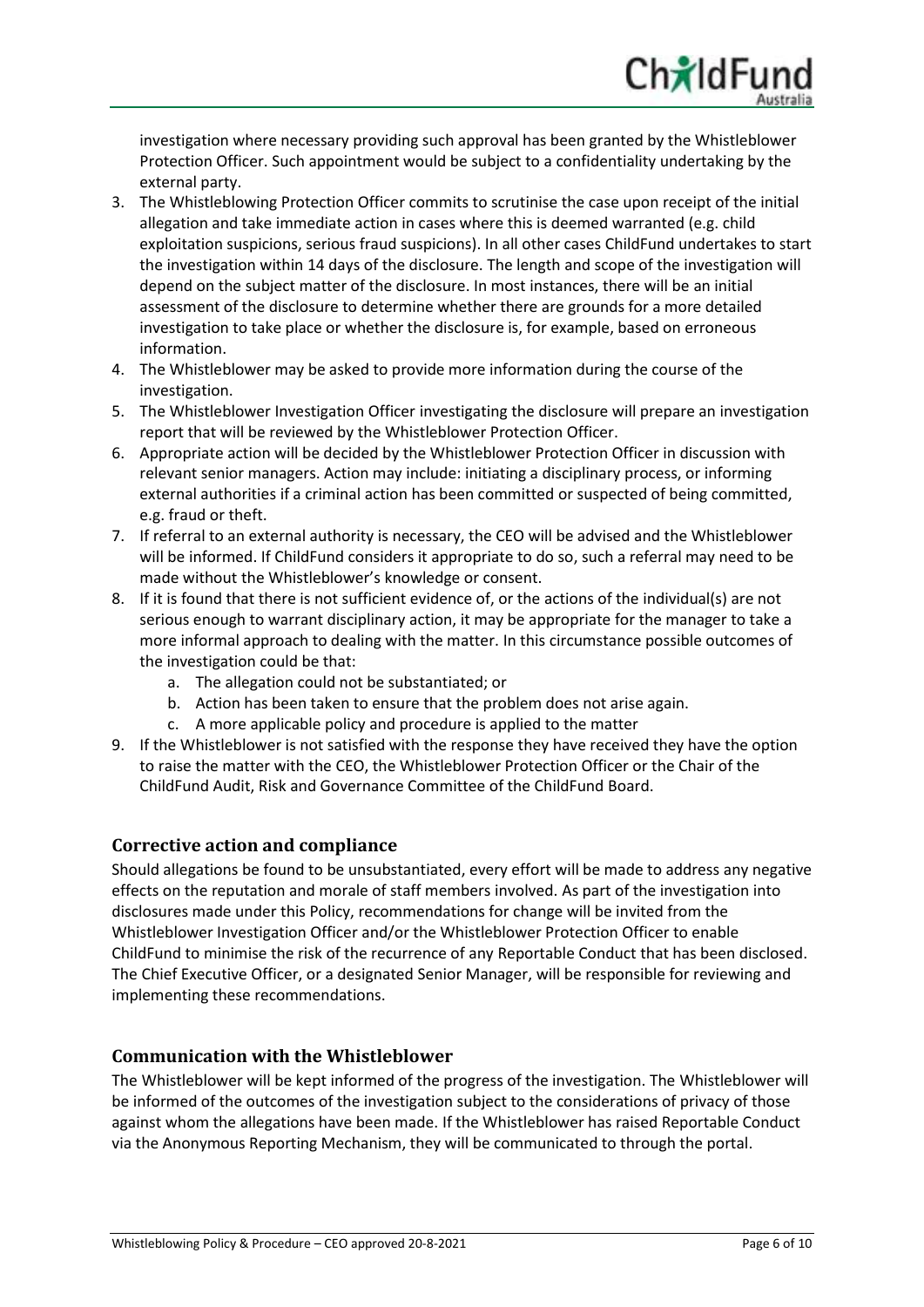

#### <span id="page-6-0"></span>**Management of a person against whom a report is made**

Generally, the person who is the subject of any report that is investigated, will:

- be informed as to the substance of the allegations;
- be given the opportunity to answer the allegations before any investigation is finalised;
- be informed about the substance of any adverse comments that may be included in any report arising from the investigation before it is finalised;
- have their defence set out fairly in any report.

ChildFund recognises that individuals against whom a report is made must also be supported during the handling and investigation of the alleged reportable conduct. ChildFund will take reasonable steps to ensure the person who is the subject of a report, is treated fairly, particularly during the assessment and investigation process. Support provided by ChildFund may include referral for counselling.

Where a person is named by a Whistleblower as being suspected of possible Reportable Conduct but preliminary inquiries determine that the suspicion is baseless or unfounded and that no formal investigation is warranted then the Whistleblower will be informed of this outcome and the matter laid to rest.

Where an investigation does not substantiate the report, the fact that the investigation has been carried out, the results of the investigation and the identity of the person who is the subject of the report must be handled confidentially.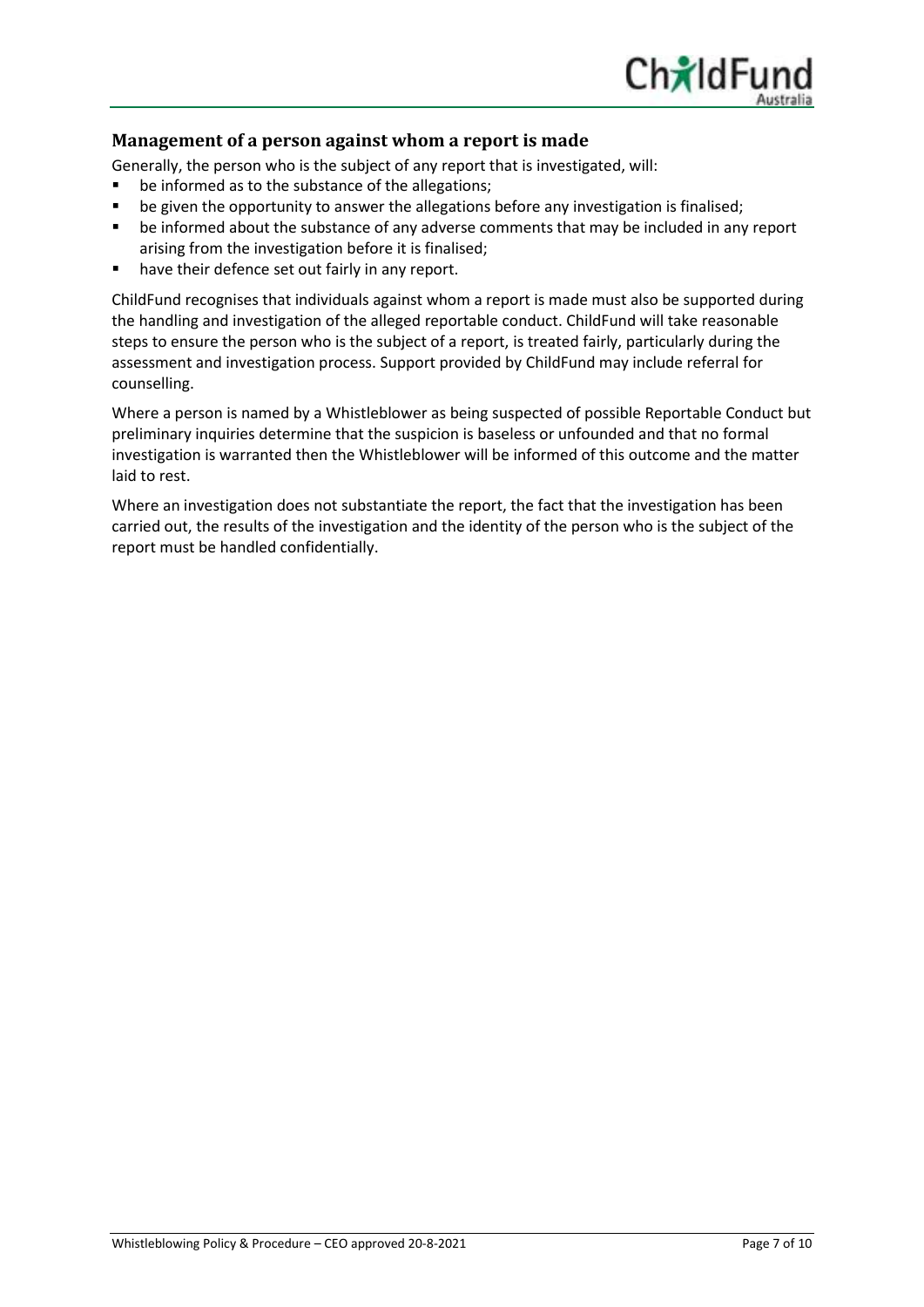

## <span id="page-7-0"></span>**Procedure Flowchart**



The ChildFund board is advised of all proven Reportable Conduct matters and actions taken.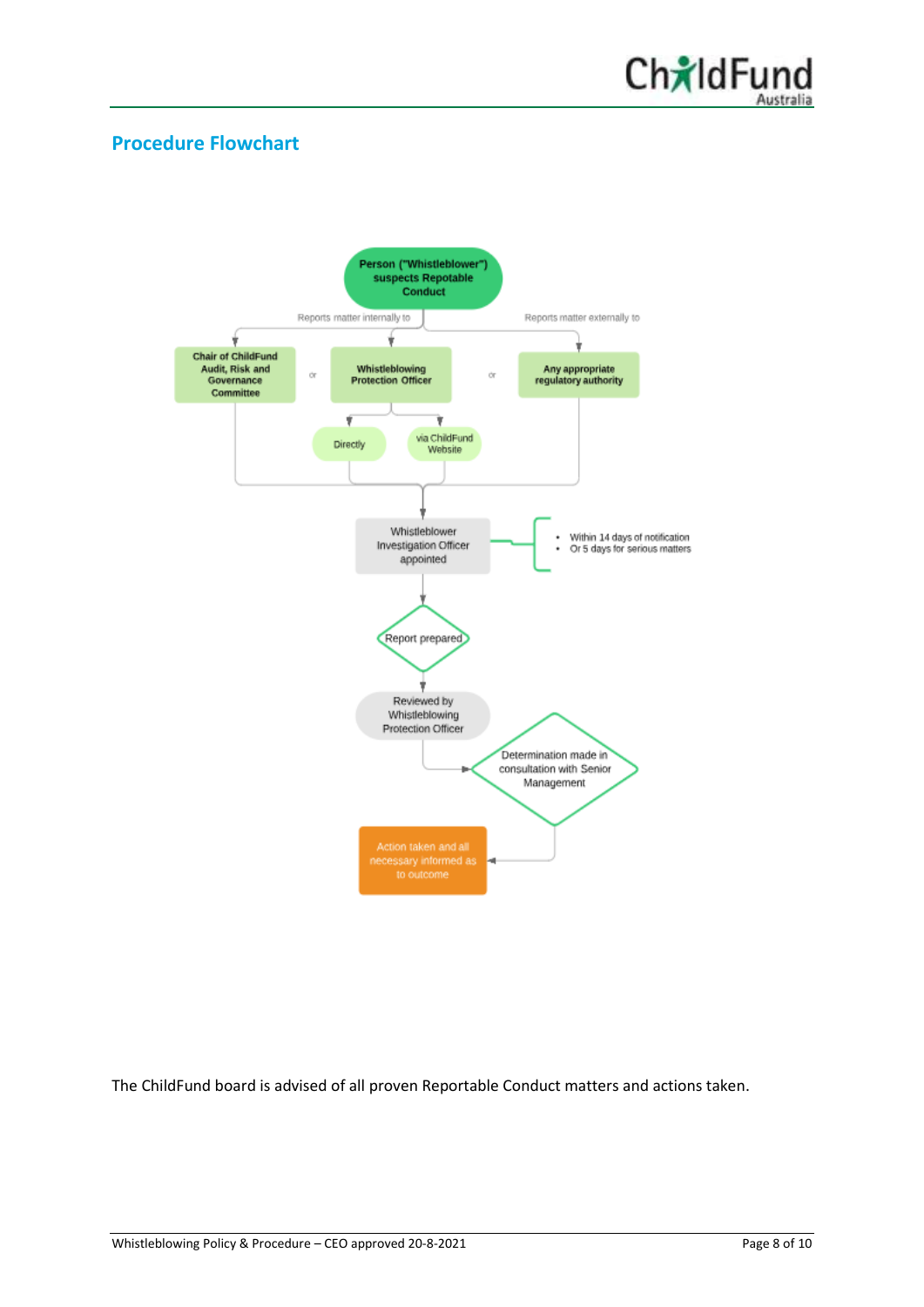

## **APPENDIX A – Whistleblower Report**

#### **Note: If you wish to remain anonymous do not complete items 1 – 4 of this questionnaire**

- $\Box$  I authorise the use of the information provided in this report in accordance with the Whistleblowing Policy
- $\Box$  I would like a summary of my concerns and proposed action to be provided to me
- $\Box$  I have a preference that the WPO is Female
- $\Box$  I have a preference that the WPO is Male
- $\Box$  I have no preference as to the gender of the WPO

<span id="page-8-0"></span>

| 1. | Please state your full name                                        |  |
|----|--------------------------------------------------------------------|--|
| 2. | Please state                                                       |  |
|    | your position title<br>٠                                           |  |
|    | and your office location                                           |  |
| 3. | What is your work telephone number and email<br>address?           |  |
| 4. | What is the name of your immediate manager?                        |  |
| 5. | Please describe in detail the matter you would like to<br>disclose |  |
| 6. | How was the matter discovered?                                     |  |
| 7. | Over what period of time has the suspected activity<br>occurred?   |  |
| 8. | Why do you consider this matter to be a wrongful act?              |  |